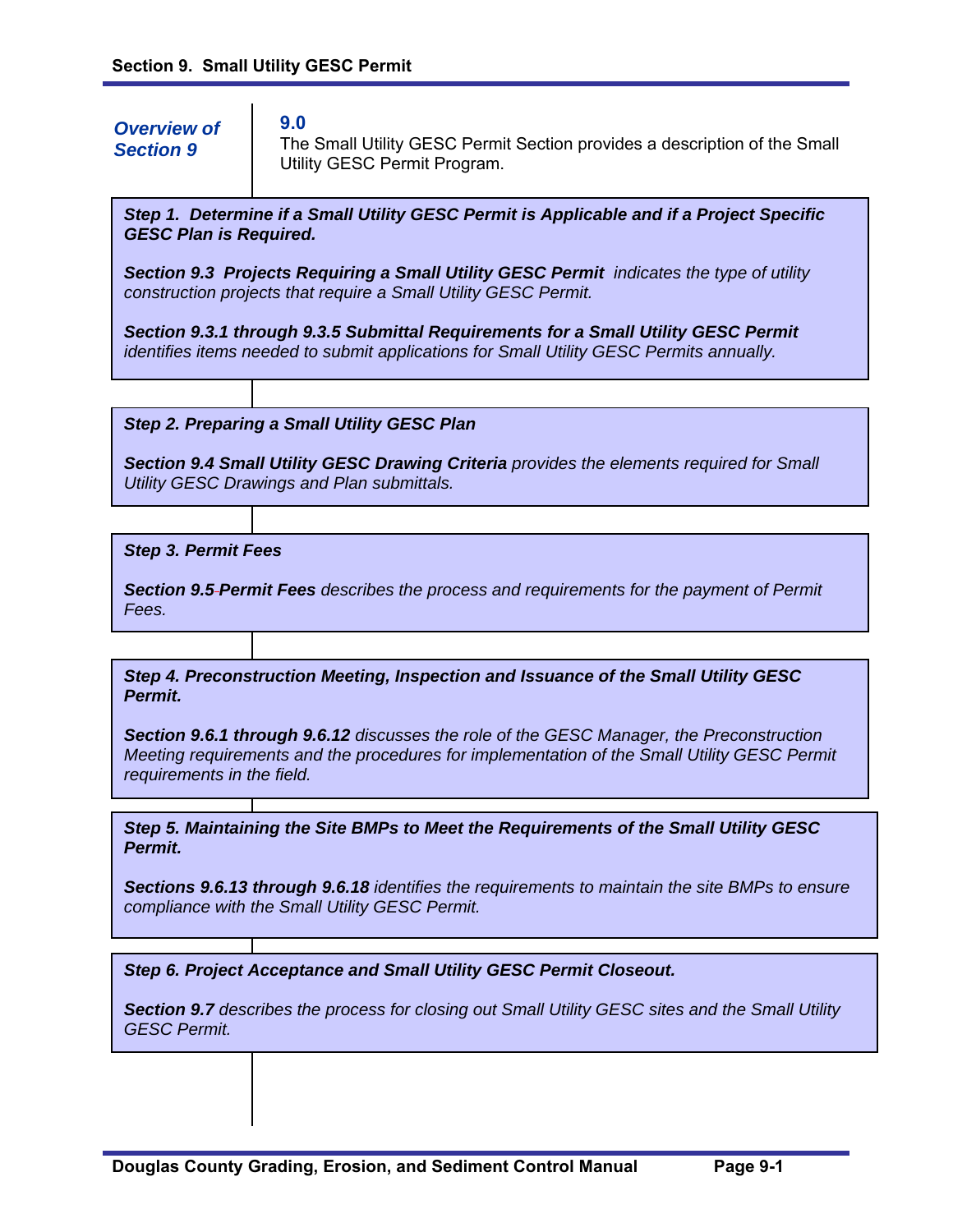*The Small Utility GESC Permit Program* 

*Small Utility GESC Permit Projects* 

## **9.1**

Section 9 is oriented towards owners and operators of small utilities and describes the Small Utility GESC Permit Program. The Small Utility GESC Permit is an annual permit that has been designed for utility owners and operators that may have one or more small utility projects in a given year.

## **9.2**

Small utility projects generally do not disturb large areas of soil, have relatively short exposure periods, and don't typically have the soil erosion potential that larger land development projects often do. Small utility projects are generally fast-paced activities that are driven by the need to add, upgrade, or restore utility service to homeowners, businesses, and municipalities. This Section of the *GESC Manual* describes the permitting program that applies to Small Utility GESC Permits.

# *Purpose of the Small Utility GESC Permit*

- *Implement effective erosion and sediment control best management practices (BMPs) as a standard for all Small Utility projects.*
- *Ensure compliance with Federal, State, and local environmental regulations.*
- *Provide a streamlined permitting process for utility owners and operators.*

*Submittal Requirements for Small Utility GESC Permit* 

# **9.3**

The Small Utility GESC Permit is required for the installation, upgrade or replacement of any utility line that requires a utility trench less than 36 inches wide, utility projects that are completely bored, and overhead utility projects that demonstrate minimal soil disturbance. Individual Small Utility projects shall be limited to less than one acre of land disturbance.

**9.3.1 Submittal Requirements**. As described in Section 9.1, Small Utility GESC Permits are annual permits that authorize multiple small utility projects during a given year. Section 9.3.2 through 9.3.4 describes the timing and submittal requirements for the Small Utility GESC Permit.

**9.3.2 Small Utility GESC Permit Application**. Annually the Permittee(s) shall submit an application (Appendix J) for a Small Utility GESC Permit.

**9.3.3 Small Utility GESC Projects Less Than 1,000 Lineal Feet**. Each small utility project that is conducted under a Small Utility GESC Permit, that meets the requirements found in Section 9.3 and is less than 1,000 lineal feet shall not be required to submit site specific Small Utility GESC Plans. The Permittee(s) shall install the site BMPs per the Small Utility GESC Plan Standard Notes and Details (Appendix B) and per the Standard Boring or Trenching Details (Appendix N) depending on the type of utility installation. Notification to Douglas County is not required prior to the start of a utility project that is less than 1,000 lineal feet in total length.

**9.3.4 Small Utility GESC Projects Over 1,000 Lineal Feet**.Each small utility project that is conducted under the Small Utility GESC Permit that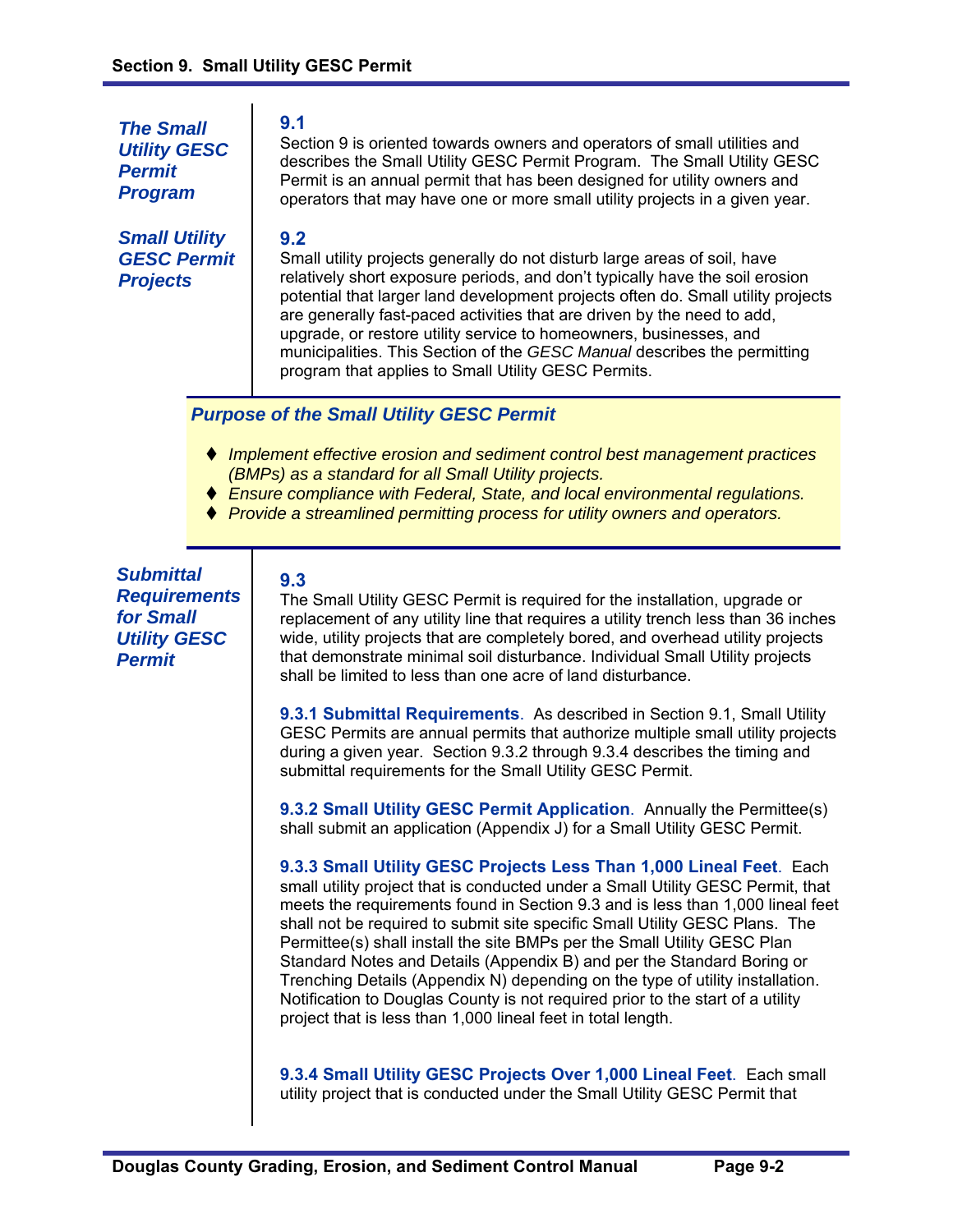*Submittal Requirements for Small Utility GESC Permit, continued* 

*Preparing a Small Utility GESC Plan* 

meets the requirements found in Section 9.3 and is more than 1,000 lineal feet shall submit the following items at least 10 business days prior to the anticipated start of construction:

1. A project specific Small Utility Project Notification Form (Appendix M). 2. A Small Utility GESC Plan as outlined in Section 9.4.

**9.3.5 Small Utility GESC Permit Exemptions**. Any individual utility project that is a part of a planned development with an active Standard GESC Permit may be covered under the existing Standard GESC Permit. If the utility project is to be covered under the existing Standard GESC Permit for the development, then the submittal requirements outlined under Section 9.3.4 of the *GESC Manual* are not required. Emergency utility repairs are exempt from the Small Utility GESC Permit process. Once the repair has occurred notification of the location and type of work performed shall be submitted to the Engineering Permit Staff via phone or email (see Appendix A).

## **9.4**

The Small Utility GESC Plan provides the layout for the BMPs and, an overview and general utility alignment for the work area(s).

## **9.4.1 Small Utility GESC Drawing**.

The Small Utility GESC Drawing, (see example Small Utility GESC Drawing in Appendix C) shall consist of a current high resolution aerial photograph that includes:

- 1. Limits of Construction (LOC) for all areas of work, storage, staging, etc. The LOC shall be sized appropriately to account for any lateral changes to the alignment of the utility line that may be requried based on-site conditions or field construction issues.
- 2. Alignment of the utility line installation.
- 3. Identify (label) the property owner information for privately or publically owned parcels through the proposed utility alignment.
- 4. Location, map symbol, and letter callouts of all erosion and sediment control BMPs.
- 5. Small Utility GESC Plan Standard Notes and Details (Appendix B).
- 6. Standard Utility Boring or Trenching Details (Appendix N) according to the type of utility installation to be performed.
- 7. Douglas County approval block.
- 8. FEMA Mapped 100-year Floodplain.



*An aerial photograph depicting the work area, LOC, alignment of the utility line, and location and type of BMP shall be included with the permit application.* 

# *Permit Fees*

#### **9.4.2 Douglas County Reserves the Right to Require Engineering**

**Plans**. Douglas County reserves the right to require site specific Small Utility GESC Plans for any individual utility project that may impact sensitive areas or that may involve complex engineering concerns or issues. This determination shall be made by the Public Works Engineering Director.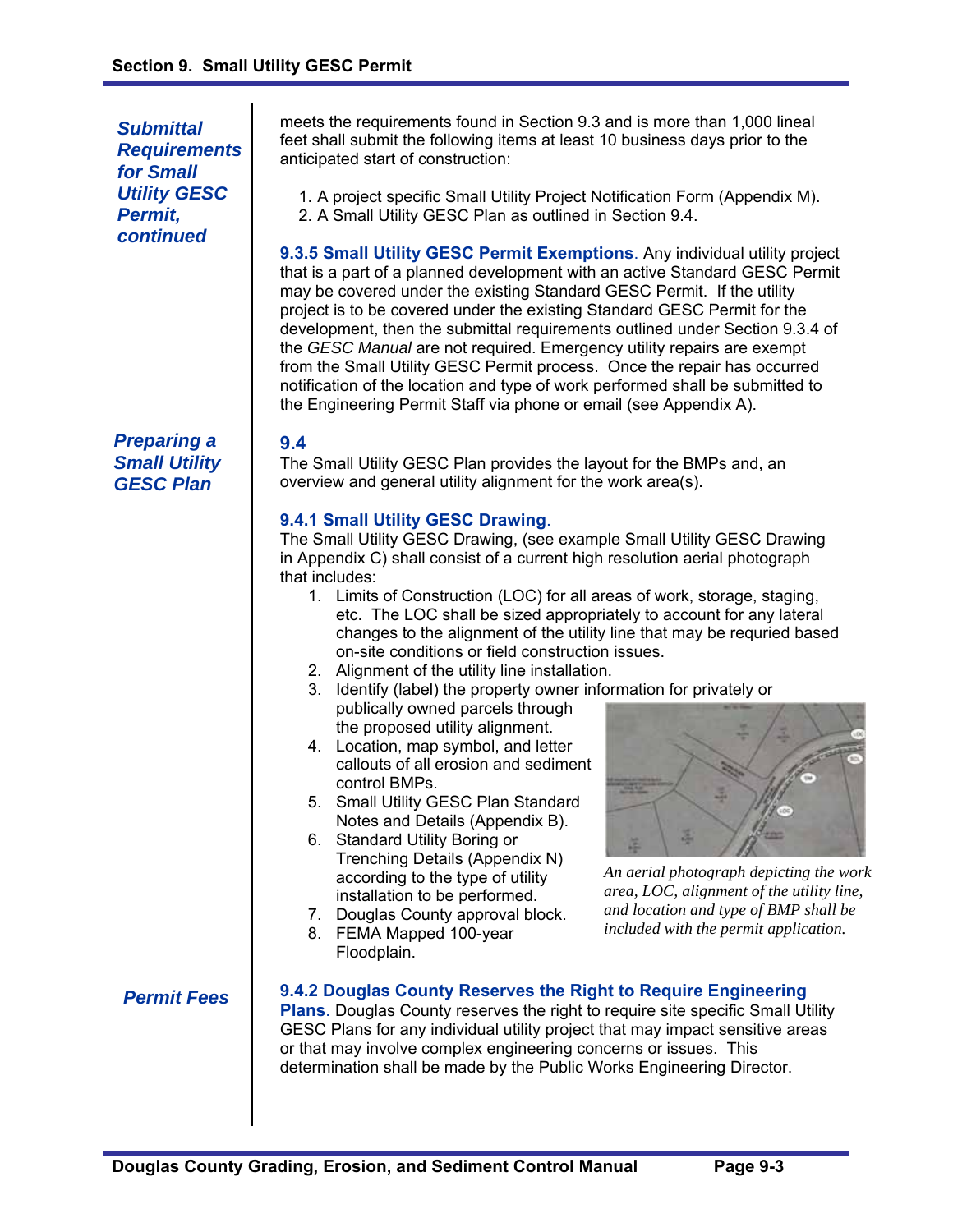#### **9.5**

This section describes the requirements for the payment of Small Utility GESC Permit Fees.

**9.5.1 Permit Fees**. The Small Utility GESC Permit fees shall be submitted to the Department of Public Works Engineering. The Small Utility GESC Permit fees consist of the following:

- 1. Permit fee for the annual Small Utility GESC Permit.
- 2. Utility project permit fee for each individual utility project that requires the submittal and review of a Small Utility GESC Plan per Section 9.3.4.

See the Douglas County *User Fee Manual* for the Permit Fees.

### **9.6**

The Field Section is oriented toward construction field personnel and addresses the role of the GESC Manager, installation of the erosion and sediment control BMPs, inspection requirements, and enforcement for noncompliant sites.

**9.6.1 Responsiblities of the GESC Manager**. The GESC Manager is the Permittee(s) contact person with the County for all matters pertaining to the erosion and sediment control BMPs for each individual site. The GESC Manager may be an employee of the utility, but shall have the authority to act on behalf of the Permittee(s) to ensure that the site remains in compliance. If the GESC Manager is not the same person(s) as the Permittee(s), then the Permittee(s) shall remain the legally responsible party. The GESC Manager shall respond to the corrective actions requested by the Erosion Control Inspector, and make any necessary corrections to the site BMPs.

**9.6.2 Availability of the GESC Manager**. The GESC Manager shall be present at the project site a majority of the time and shall provide the County with a 24 hour emergency contact number. In the event that the GESC Manager is not on-site, and cannot be reached during any level of violation (see Section 5.10.2), a Stop Work Order shall be issued.

**9.6.3 Changing the GESC Manager**. Notification in writing shall be provided to the County if the GESC Manager leaves the company or the Permittee(s) intend to change personnel. A field meeting with the Erosion Control Inspector and the new GESC Manager shall be scheduled within 7 days of the change to exchange contact information, and discuss site conditions and responsibilities of the GESC Manager.

**9.6.4 Field Requirements for Small Utility GESC Projects Over 1,000 Lineal Feet**. For Utility Projects that are required to submit a Small Utility GESC Plan (as described in Section 9.3.4), the Permittee(s) shall follow the steps outlined in Sections 9.6.5 through 9.6.12.

**9.6.5 Installation of the Erosion and Sediment Control BMPs in the Field**. The erosion and sediment control BMPs shall be installed per the Standard Utility Boring or Trenching Details (Appendix N) prior to the

*Small Utility GESC Field Section*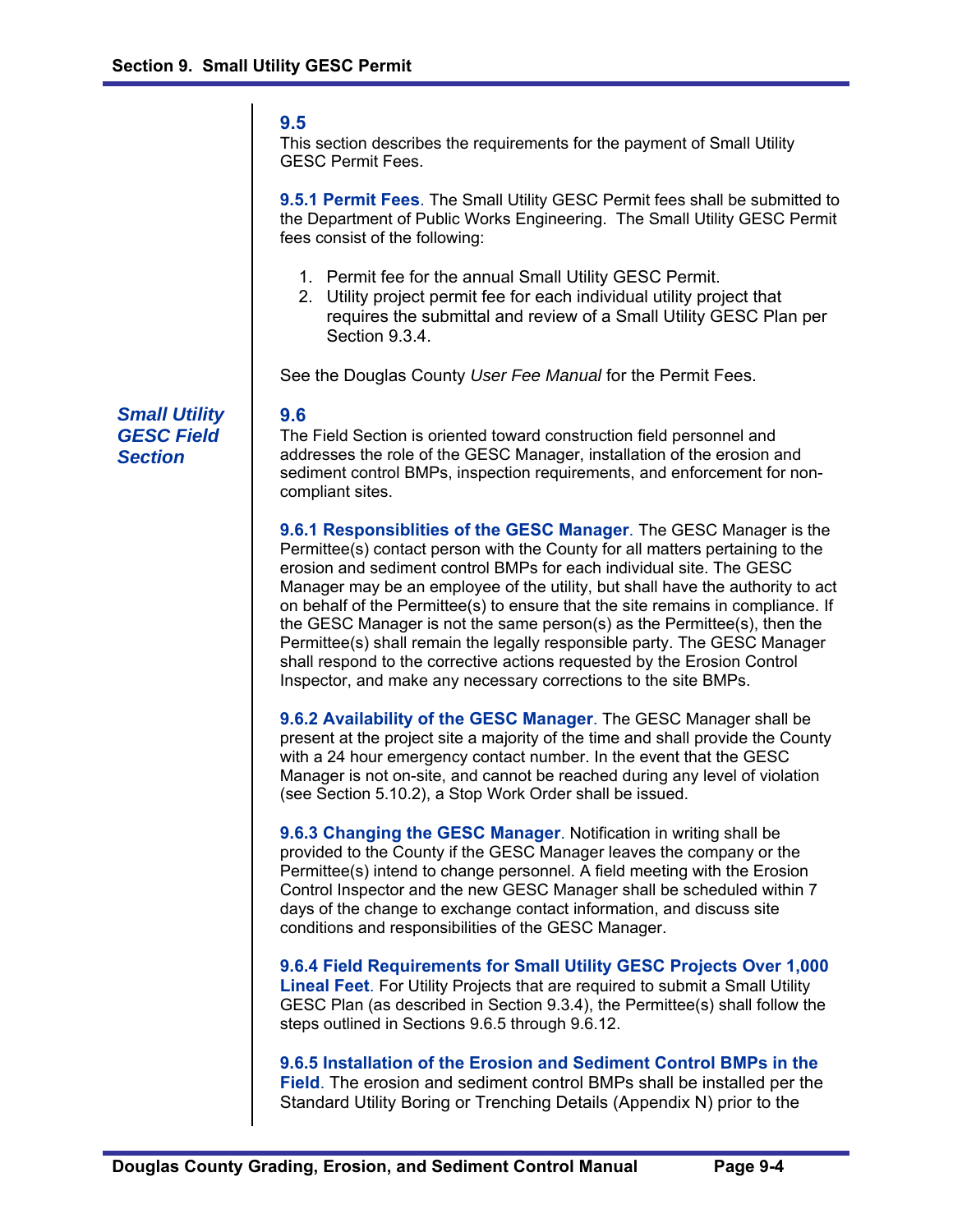*Small Utility GESC Field Section, continued* 

Preconstruction Meeting for each Small Utility Project. The BMPs shall be installed in accordance with the Standard Utility Boring or Trenching Details (Appendix N) and the Small Utility GESC Plan Standard Notes and Details (Appendix B).

**9.6.6 Review of the Permit, Approved GESC Small Utility Plan, and Standard Notes and Details**. Prior to the Preconstruction Meeting, the GESC Manager shall thoroughly review the accepted Small Utility GESC Plans, the Small Utility GESC Plan Standard Notes and Details and related plans and permit(s) for the project.



**9.6.7 Construction Shall Not Start**. Other than the installation of the BMPs, excavation, utility construction, or other construction shall not occur.

No work may begin until the installation of the BMPs has been approved by the Erosion Control Inspector at the Preconstruction Meeting.

**9.6.8 Scheduling the Preconstruction Meeting**. The Permittee(s) shall

| for each project<br>over 1,000 lineal<br>feet. | ⊆<br>e<br>T<br>$\mathbf O$<br><u>റ</u><br>ε | <b>A Preconstruction</b><br><b>Meeting and</b><br>inspection shall be<br>scheduled prior to<br>the start of small<br>utility construction |
|------------------------------------------------|---------------------------------------------|-------------------------------------------------------------------------------------------------------------------------------------------|
|------------------------------------------------|---------------------------------------------|-------------------------------------------------------------------------------------------------------------------------------------------|

contact the Public Works Engineering Permits Staff (see contact information in Appendix A) to schedule the on-site Preconstruction Meeting. The Preconstruction Meeting shall be scheduled a minimum of 3 business days in advance of the date of the meeting.

**9.6.9 Attendees at the Preconstruction Meeting**. The on-site Preconstruction Meeting is a critical milestone prior to the start of construction. In addition to the Erosion Control Inspector, the GESC Manager shall be in attendance. A Preconstruction Meeting and inspection

shall be scheduled prior to the start of utility construction meeting the criteria outlined under Section 9.3.4.

**9.6.10 Preconstruction Inspection**. A visual inspection of all of the BMPs that have been installed will take place. The Erosion Control Inspector will confirm if any corrections are required. The Small Utility GESC Plan will be reviewed to confirm the attendees' understanding of the Small Utility GESC Plan, and to discuss any modifications to the plan. The Limits of Construction shall be confirmed. If modifications to the Small Utility GESC Plan are thought to be advantageous, the changes will be discussed, and final acceptance of changes shall be at the discretion of the Erosion Control Inspector.

**9.6.11 Acceptance of the BMPs**. If the BMPs are accepted by the Erosion Control Inspector, as is, or with minor corrections, the Erosion Control Inspector will inform the Permittee(s) and issue an Inspection Report approving the individual Small Utility project to begin construction.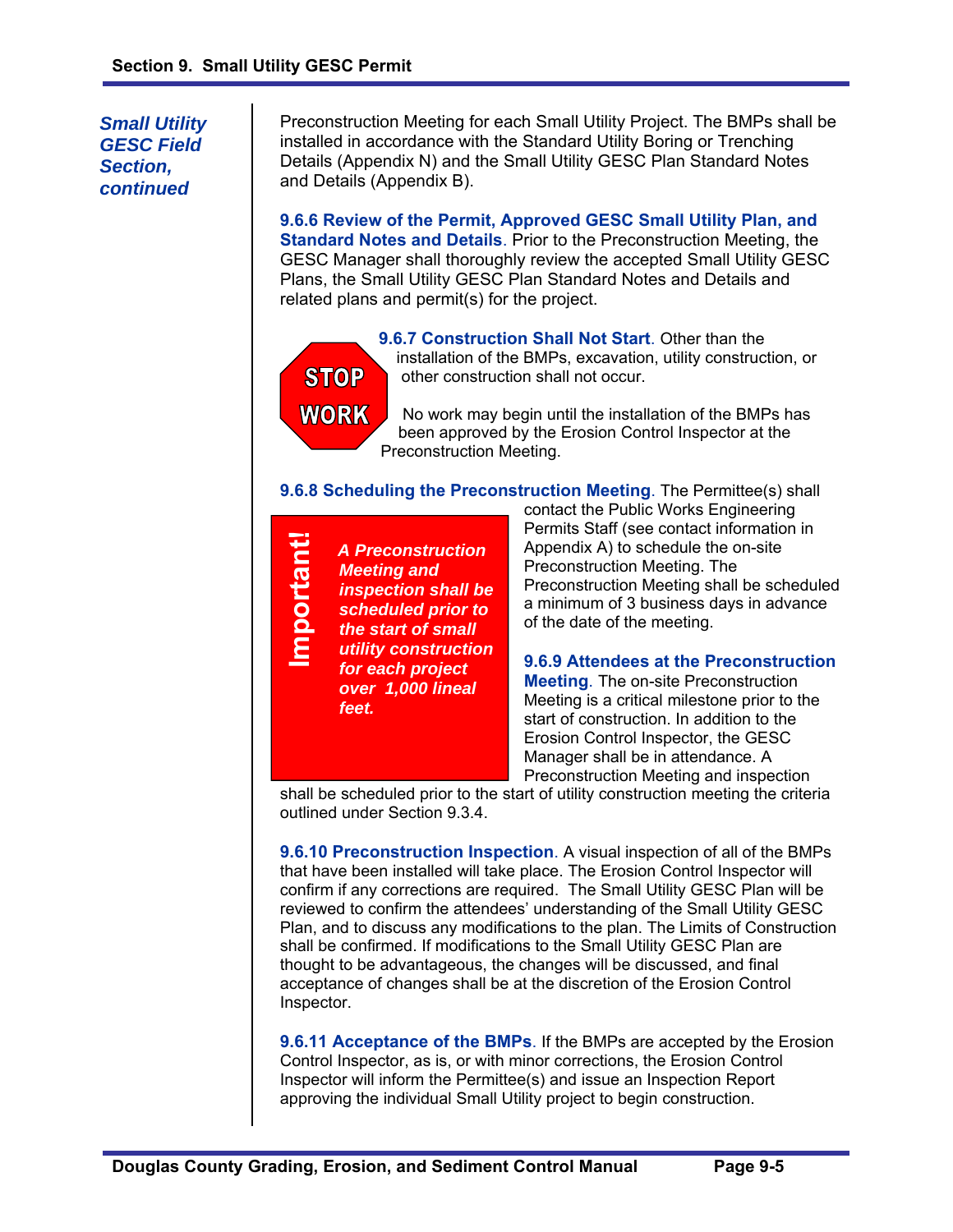*Small Utility GESC Field Section, continued* 

**9.6.12 Duration of the Small Utility GESC Permit**. The Small Utility GESC Permit is valid for a period of 1 year from the date of issuance.

#### **9.6.13 Routine Maintenance of Erosion and Sediment Controls**.

Routine maintenance can save both time and money by reducing the need for re-grading, repair, clean-up, and rework, and avoids delays associated with Stop Work Orders (see Section 5.10). The Permittee(s) shall maintain the site erosion and sediment controls at all times. The Permittee(s) shall frequently inspect and maintain the erosion and sediment controls as needed to ensure their operable and functional condition. Damaged, degraded, and otherwise compromised controls shall be repaired or replaced upon discovery.

#### **9.6.14 General Construction Practices for Small Utility Construction**

**Projects**. Sheet 1 of the Small Utility GESC Plan Standard Notes and Details (Appendix B) contains a series of standard notes governing construction practices in the County. Permittee(s) working in the County have the responsibility to review, understand, and comply with these notes. See Section 5.8 of the *GESC Manual* for the entire list of General Construction Practices for work in Douglas County. The following requirements are designed to reduce the contamination of stormwater runoff from the installation and maintenance of underground utilities.

Small utility installation projects shall comply with the following:

- All utility work within a Douglas County right-of-way shall be required to obtain a Douglas County Right-of-Way Use and Construction Permit in accordance with the *Roadway Manual*.
- Provide adequate erosion and sediment controls (see Section 3.15).
- Where consistent with safety and space considerations, excavated material is to be placed on the uphill side of trenches.
- When excavated spoils are temporarily placed in paved areas, the Permittee(s) shall



*Fabric filter bags are not a Douglas County approved inlet protection BMP. See the Small Utility GESC Plan Standard Notes and Details (Appendix B) for the approved inlet protection details.* 

backfill any open excavations and clean all paved areas before the end of each work day.

- Dewatering discharges shall be free of any sediment. The Permittee(s) shall schedule an on-site inspection with the Erosion Control Inspector prior to the start of any site Dewatering operations. See the Small Utility GESC Plan Standard Notes and Details (Appendix B) for the Dewatering requirements.
- Storm sewer Inlet Protection shall be provided whenever soil erosion from the excavated area has the potential of entering the storm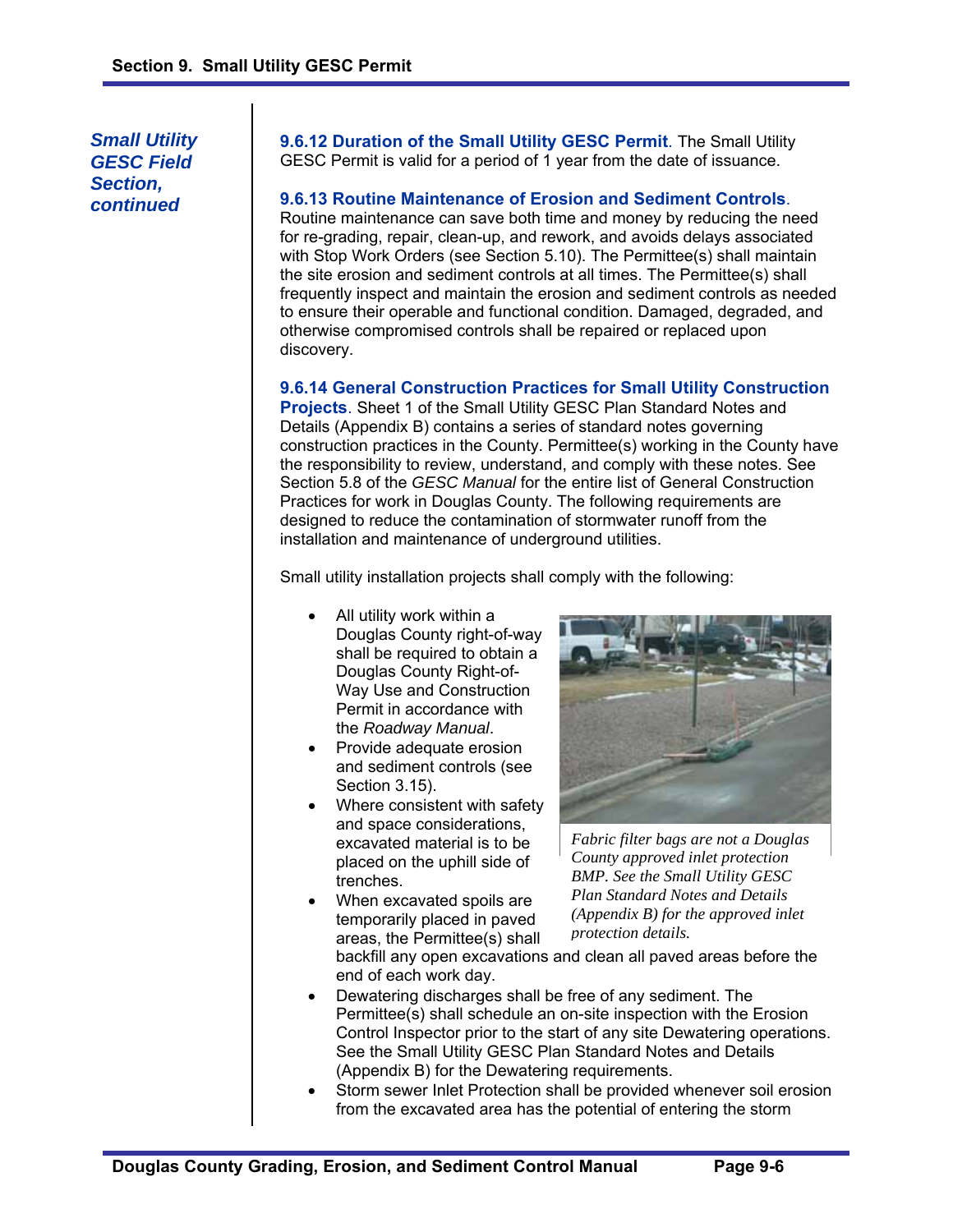*Section, continued* 

drainage system. See the Small Utility GESC Plan Standard Notes and Details (Appendix B) for the installation and maintenance requirements for inlet protection. All disturbed areas shall be Drill Seeded and Crimp Mulched, seeded and blanketed with Erosion Control Blanketing, or landscaped within 14 days after utility installation is completed. See the Small Utility GESC Plan Standard Notes and Details (Appendix B) for the approved seeding and mulching installation and maintenance requirements. When making saw-cuts in pavement, as little water as possible shall be used. Downstream storm sewer inlets shall be protected per the Inlet Protection detail (Appendix B). Contain and remove all slurry generated from the saw-cutting operation. • The Permittee(s) shall not discharge any concrete, or concrete rinse water into street, flow line, storm drains, or drainage channels. All spills and leaks shall be cleaned up using dry methods (with absorbent materials and/or rags). If spills occur on dirt areas, the contaminated soil shall be removed and dispose of properly. All other applicable criteria as outlined in the *GESC Manual*. **9.6.15 GESC Inspections**. The County requires GESC inspections to be *Small Utility GESC Field* 

scheduled and performed at several points in the permitting/construction process. GESC Inspections will also be performed randomly, and at the discretion of the Erosion Control Inspector. The following inspections are mandatory:

- 1. Preconstruction inspection prior to the start of utility construction for each project that requires the submittal of a project specific Small Utility GESC Plan per Section 9.3.4.
- 2. Any time during construction when a new GESC Manager is selected (See Section 9.6.3).
- 3. Prior to the start of any Dewatering operations.
- 4. Project Closeout Inspection (See Section 9.7.4.1).

# **9.6.16 Violations, Penalties, and**

**Enforcement**. See Section 5.10 of this Manual for the complete description of Violations, Penalties, and Enforcement. Douglas County shall have jurisdiction over any construction-site that is being covered under the Small Utility GESC Permit. If an Erosion Control Inspector visits the project



*Failure to install BMPs prior to the start of a utility project shall result in the issuance of a Stop Work Order.* 

site and determines that the Permittee(s) is not fulfilling the requirements of the Small Utility GESC Permit, the GESC Manager shall be informed, and corrections shall be made by the Permittee(s). If the situation is not corrected in a timely manner, enforcement action in accordance with Section 5.10 of the *GESC Manual* shall be followed.